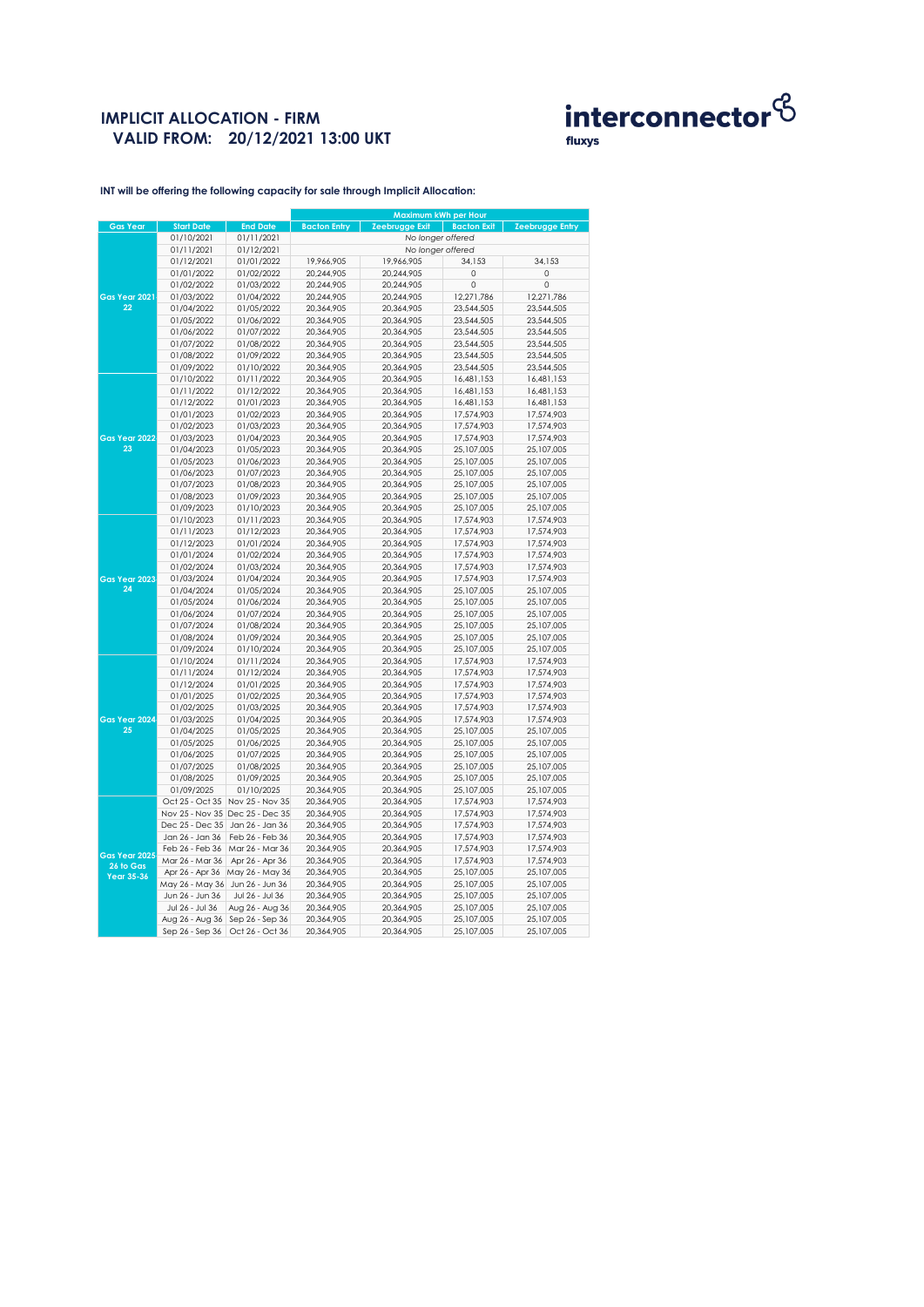### **IMPLICIT ALLOCATION - FIRM VALID FROM: 20/12/2021 13:00 UKT**



**INT Capacity Sold through Implicit Allocation is below:** 

| Gas Year        | <b>Date</b>     | <b>Bacton Entry</b> | Zeebrugge Exit      | <b>Bacton Exit</b>  | Zeebrugge Entry |
|-----------------|-----------------|---------------------|---------------------|---------------------|-----------------|
|                 | Oct-21          | 3,700,000           | 3,700,000           | 398,000             | 398,000         |
|                 | <b>Nov-21</b>   | 398,000             | 398,000             | 398,000             | 398,000         |
|                 |                 |                     |                     |                     |                 |
|                 | Dec-21          | 398,000             | 398,000             | 16,447,000          | 16,447,000      |
|                 | <b>Jan-22</b>   | 120,000             | 120,000             | 16,480,367          | 16,480,367      |
| <b>Gas Year</b> | Feb-22          | 120,000             | 120,000             | 16,480,367          | 16,480,367      |
|                 | <b>Mar-22</b>   | 120,000             | 120,000             | 4,209,367           | 4,209,367       |
| 2021-22         | Apr-22          | 0                   | $\circ$             | 0                   | $\circ$         |
|                 | <b>May-22</b>   | 0                   | 0                   | 0                   | $\circ$         |
|                 | <b>Jun-22</b>   | 0                   | 0                   | 0                   | 0               |
|                 | <b>Jul-22</b>   | 0                   | 0                   | 0                   | $\circ$         |
|                 | Aug-22          | 0                   | 0                   | 0                   | 0               |
|                 | Sep-22          | $\mathbf 0$         | $\circ$             | $\mathsf{O}\xspace$ | $\circ$         |
|                 |                 |                     |                     |                     |                 |
|                 | Oct-22          | 0                   | $\mathbf 0$         | 0                   | $\circ$         |
|                 | <b>Nov-22</b>   | 0                   | $\mathbf 0$         | $\mathbf 0$         | $\mathbf 0$     |
|                 | Dec-22          | 0                   | 0                   | 0                   | 0               |
|                 | Jan-23          | 0                   | 0                   | 0                   | 0               |
|                 | Feb-23          | 0                   | 0                   | 0                   | $\circ$         |
| <b>Gas Year</b> | <b>Mar-23</b>   | 0                   | $\mathsf{O}\xspace$ | 0                   | 0               |
| $2022 - 23$     | Apr-23          | 0                   | 0                   | $\mathbf 0$         | $\mathbf 0$     |
|                 | May-23          | 0                   | $\circ$             | 0                   | $\circ$         |
|                 | <b>Jun-23</b>   | 0                   | 0                   | $\circ$             | $\circ$         |
|                 |                 | 0                   | $\mathsf{O}\xspace$ | $\circ$             | $\circ$         |
|                 | <b>Jul-23</b>   |                     |                     |                     |                 |
|                 | Aug-23          | 0                   | 0                   | 0                   | 0               |
|                 | Sep-23          | 0                   | 0                   | 0                   | 0               |
|                 | Oct-23          | 0                   | $\circ$             | 0                   | $\circ$         |
|                 | <b>Nov-23</b>   | 0                   | $\mathsf{O}\xspace$ | 0                   | $\circ$         |
|                 | <b>Dec-23</b>   | 0                   | $\mathbf 0$         | 0                   | $\mathbf 0$     |
|                 | Jan-24          | 0                   | 0                   | 0                   | 0               |
|                 | Feb-24          | 0                   | $\mathsf{O}\xspace$ | $\circ$             | $\circ$         |
| <b>Gas Year</b> | <b>Mar-24</b>   | 0                   | $\mathsf{O}\xspace$ | $\circ$             | 0               |
| 2023-24         | Apr-24          | 0                   | $\mathsf{O}\xspace$ | 0                   | $\circ$         |
|                 | <b>May-24</b>   | 0                   | $\mathbf 0$         | $\mathbf 0$         | $\circ$         |
|                 | <b>Jun-24</b>   | $\mathbf 0$         | $\circ$             | $\mathbf 0$         | $\mathbf 0$     |
|                 | <b>Jul-24</b>   | 0                   | $\mathsf{O}\xspace$ | 0                   | $\circ$         |
|                 |                 |                     |                     |                     |                 |
|                 | Aug-24          | 0                   | $\mathbf 0$         | $\mathbf 0$         | $\mathbf 0$     |
|                 | Sep-24          | 0                   | $\mathsf{O}\xspace$ | 0                   | 0               |
|                 | Oct-24          | 0                   | 0                   | 0                   | 0               |
|                 | <b>Nov-24</b>   | 0                   | $\circ$             | 0                   | $\mathbb O$     |
|                 | <b>Dec-24</b>   | $\Omega$            | $\mathbf 0$         | $\mathbf 0$         | $\mathbf 0$     |
|                 | <b>Jan-25</b>   | 0                   | $\mathbf 0$         | $\mathbf 0$         | $\mathbf 0$     |
|                 | Feb-25          | 0                   | $\circ$             | $\mathbf 0$         | $\circ$         |
| <b>Gas Year</b> | <b>Mar-25</b>   | 0                   | 0                   | 0                   | $\circ$         |
| 2024-25         | Apr-25          | 0                   | 0                   | 0                   | $\circ$         |
|                 | May-25          | 0                   | 0                   | 0                   | 0               |
|                 | <b>Jun-25</b>   | 0                   | 0                   | 0                   | $\circ$         |
|                 | <b>Jul-25</b>   | 0                   | 0                   | 0                   | $\circ$         |
|                 | Aug-25          | $\mathbf 0$         | $\mathsf{O}\xspace$ | 0                   | $\circ$         |
|                 |                 |                     |                     |                     |                 |
|                 | $Sep-25$        | 0                   | $\mathbf 0$         | 0                   | $\mathbf 0$     |
|                 | Oct 25 - Oct 35 | 0                   | 0                   | 0                   | 0               |
|                 | Nov 25 - Nov 35 | 0                   | $\mathsf{O}\xspace$ | 0                   | $\circ$         |
|                 | Dec 25 - Dec 35 | 0                   | $\mathsf{O}\xspace$ | $\circ$             | $\circ$         |
| <b>Gas Year</b> | Jan 26 - Jan 36 | 0                   | $\mathsf{O}\xspace$ | 0                   | $\circ$         |
|                 | Feb 26 - Feb 36 | 0                   | $\mathbf 0$         | $\mathbf 0$         | $\circ$         |
| 2025-26 to      | Mar 26 - Mar 36 | $\mathbf 0$         | $\circ$             | $\mathbf 0$         | $\circ$         |
| <b>Gas Year</b> | Apr 26 - Apr 36 | 0                   | $\mathsf{O}\xspace$ | 0                   | $\circ$         |
| 35-36           | May 26 - May 36 | 0                   | $\mathsf{O}\xspace$ | 0                   | 0               |
|                 | Jun 26 - Jun 36 | 0                   | $\mathsf{O}\xspace$ | 0                   | $\circ$         |
|                 | Jul 26 - Jul 36 | 0                   | $\mathsf{O}\xspace$ | 0                   | $\circ$         |
|                 | Aug 26 - Aug 36 | 0                   | $\circ$             | $\circ$             | $\circ$         |
|                 | Sep 26 - Sep 36 | 0                   | 0                   | $\mathbf 0$         | O               |
|                 |                 |                     |                     |                     |                 |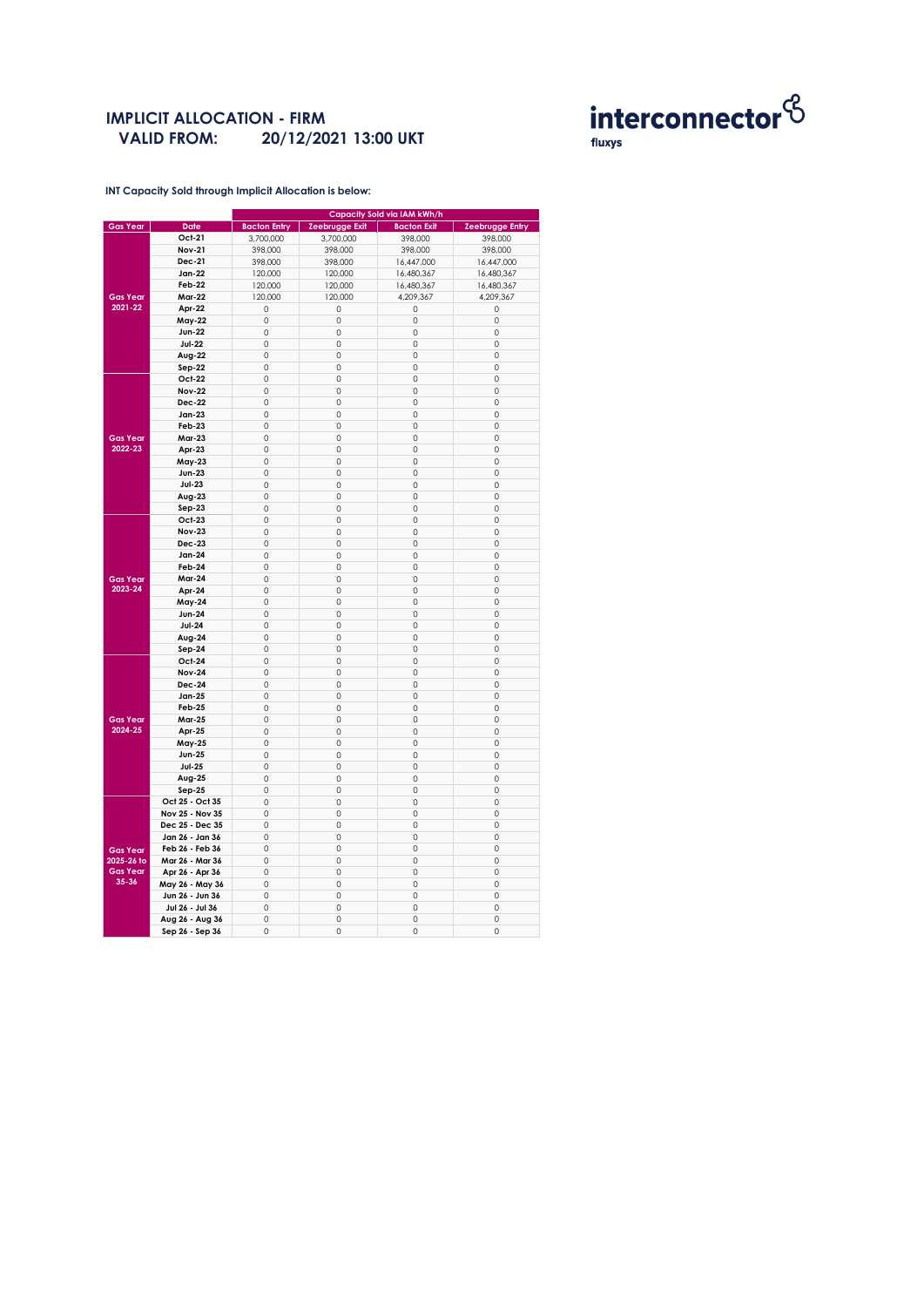### **IMPLICIT ALLOCATION - FIRM WITHIN MONTH VALID FROM: 20/12/2021 13:00 UKT**



**INT Capacity Sold through Implicit Allocation is below:** 

|                     |                          | Capacity Sold via IAM kWh/h |                       |                    |                        |  |
|---------------------|--------------------------|-----------------------------|-----------------------|--------------------|------------------------|--|
| <b>Product Type</b> | <b>Capacity Duration</b> | <b>Bacton Entry</b>         | <b>Zeebrugge Exit</b> | <b>Bacton Exit</b> | <b>Zeebrugge Entry</b> |  |
| Weekend             | $02/10 - 03/10/2021$     | 7.180.362                   | 7.180.362             |                    |                        |  |
| Weekend             | $02/10 - 03/10/2021$     | 580,000                     | 580,000               |                    |                        |  |
| Weekend             | $02/10 - 03/10/2021$     | 6.766.757                   | 6.766.757             |                    |                        |  |
| Weekend             | 09/10 - 10/10/2021       | 5,000,000                   | 5,000,000             |                    |                        |  |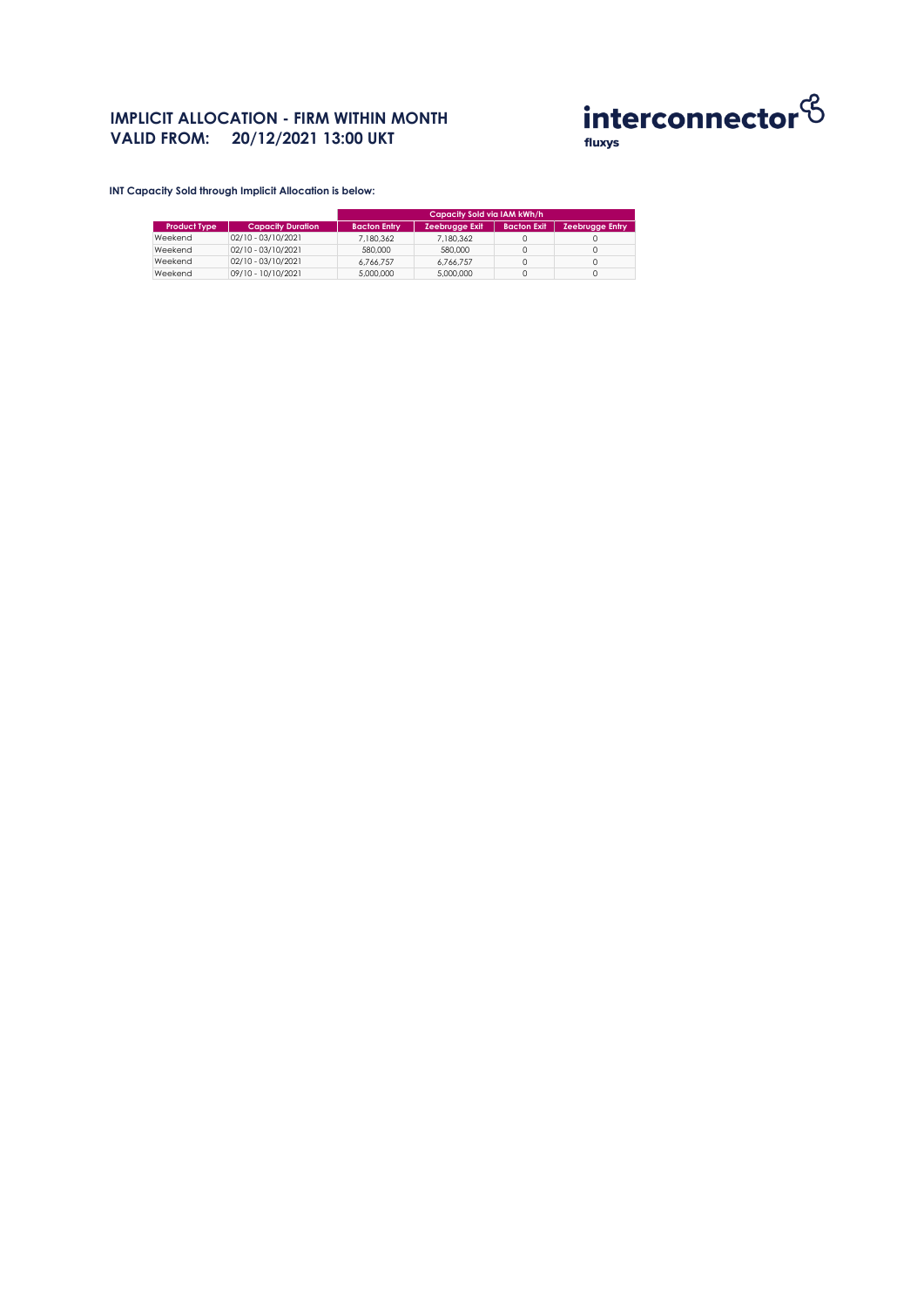## **IMPLICIT ALLOCATION - CONDITIONAL FIRM VALID FROM: 20/12/2021 13:00 UKT**



INT will offer Conditional Firm capacity only where an Implicit Allocation Partner has marketed all the Firm capacity allocated towards them on a given day. The maximum available volumes are as below:

|                                                 |                                 |                                 |                     |                                        | Maximum kWh per Hour |                        |
|-------------------------------------------------|---------------------------------|---------------------------------|---------------------|----------------------------------------|----------------------|------------------------|
| <b>Gas Year</b>                                 | <b>Start Date</b>               | <b>End Date</b>                 |                     | <b>Bacton Entry   Zeebrugge Exit  </b> | <b>Bacton Exit</b>   | <b>Zeebrugge Entry</b> |
|                                                 | 01/10/2021                      | 01/11/2021                      | $\circ$             | 0                                      | $\circ$              | $\mathbf 0$            |
|                                                 | 01/11/2021                      | 01/12/2021                      | $\circ$             | 0                                      | 0                    | $\mathbf 0$            |
|                                                 | 01/12/2021                      | 01/01/2022                      | 0                   | 0                                      | 0                    | 0                      |
|                                                 |                                 |                                 | 0                   | 0                                      | 0                    | $\mathbf 0$            |
| Gas Year 2021<br>22                             | 01/01/2022                      | 01/02/2022                      |                     |                                        |                      |                        |
|                                                 | 01/02/2022                      | 01/03/2022                      | $\circ$             | $\mathbf 0$                            | 0                    | $\mathbf 0$            |
|                                                 | 01/03/2022                      | 01/04/2022                      | 0                   | $\mathbb O$                            | 0                    | 0                      |
|                                                 | 01/04/2022                      | 01/05/2022                      | $\mathbf 0$         | $\mathbf 0$                            | $\circ$              | $\Omega$               |
|                                                 | 01/05/2022                      | 01/06/2022                      | $\circ$             | $\mathbf 0$                            | 0                    | 0                      |
|                                                 | 01/06/2022                      | 01/07/2022                      | $\mathsf{O}\xspace$ | $\circ$                                | 0                    | $\mathbf 0$            |
|                                                 | 01/07/2022                      | 01/08/2022                      | 0                   | 0                                      | 0                    | 0                      |
|                                                 | 01/08/2022                      | 01/09/2022                      | $\mathsf{O}\xspace$ | 0                                      | 0                    | $\mathbf 0$            |
|                                                 | 01/09/2022                      | 01/10/2022                      | 0                   | 0                                      | 0                    | $\mathbf 0$            |
|                                                 | 01/10/2022                      | 01/11/2022                      | $\mathsf{O}\xspace$ | $\mathbb O$                            | 0                    | $\mathbb O$            |
|                                                 | 01/11/2022                      | 01/12/2022                      | $\mathbf 0$         | 0                                      | $\circ$              | $\Omega$               |
|                                                 | 01/12/2022                      | 01/01/2023                      | $\circ$             | 0                                      | 0                    | 0                      |
|                                                 | 01/01/2023                      | 01/02/2023                      | $\mathsf{O}\xspace$ | 0                                      | 0                    | $\mathbf 0$            |
|                                                 | 01/02/2023                      | 01/03/2023                      | $\circ$             | $\mathbf 0$                            | 0                    | 0                      |
|                                                 |                                 |                                 |                     |                                        |                      | 0                      |
| Gas Year 2022<br>23                             | 01/03/2023                      | 01/04/2023                      | 0                   | 0                                      | 0                    |                        |
|                                                 | 01/04/2023                      | 01/05/2023                      | 0                   | 0                                      | 0                    | 0                      |
|                                                 | 01/05/2023                      | 01/06/2023                      | $\mathsf{O}\xspace$ | $\mathbb O$                            | 0                    | 0                      |
|                                                 | 01/06/2023                      | 01/07/2023                      | $\mathbf 0$         | $\mathbf 0$                            | $\circ$              | $\mathbf 0$            |
|                                                 | 01/07/2023                      | 01/08/2023                      | $\circ$             | $\mathbf 0$                            | 0                    | 0                      |
|                                                 | 01/08/2023                      | 01/09/2023                      | 0                   | $\circ$                                | 0                    | 0                      |
|                                                 | 01/09/2023                      | 01/10/2023                      | $\circ$             | 0                                      | 0                    | $\mathbf 0$            |
|                                                 | 01/10/2023                      | 01/11/2023                      | $\circ$             | $\mathbf 0$                            | 0                    | $\mathbf 0$            |
|                                                 | 01/11/2023                      | 01/12/2023                      | 0                   | 0                                      | 0                    | 0                      |
|                                                 | 01/12/2023                      | 01/01/2024                      | 0                   | 0                                      | 0                    | $\mathbf 0$            |
|                                                 | 01/01/2024                      | 01/02/2024                      | $\circ$             | $\mathbf 0$                            | 0                    | $\mathbf 0$            |
|                                                 | 01/02/2024                      | 01/03/2024                      | $\mathbf 0$         | $\mathbb O$                            | 0                    | $\mathbf 0$            |
| Gas Year 2023                                   | 01/03/2024                      | 01/04/2024                      | 0                   | 0                                      | 0                    | 0                      |
| 24                                              | 01/04/2024                      | 01/05/2024                      | $\circ$             | $\mathbf 0$                            | $\circ$              | $\mathbf 0$            |
|                                                 | 01/05/2024                      | 01/06/2024                      | 0                   | 0                                      | 0                    | $\mathbf 0$            |
|                                                 |                                 |                                 | 0                   | 0                                      | 0                    | 0                      |
|                                                 | 01/06/2024                      | 01/07/2024                      | 0                   | 0                                      | 0                    | $\mathbf 0$            |
|                                                 | 01/07/2024                      | 01/08/2024                      |                     |                                        |                      | $\mathbf 0$            |
|                                                 | 01/08/2024                      | 01/09/2024                      | $\circ$             | 0                                      | 0                    |                        |
|                                                 | 01/09/2024                      | 01/10/2024                      | 0                   | $\mathbb O$                            | 0                    | $\mathbb O$            |
|                                                 | 01/10/2024                      | 01/11/2024                      | $\mathbf 0$         | $\mathbf 0$                            | $\circ$              | $\Omega$               |
|                                                 | 01/11/2024                      | 01/12/2024                      | $\circ$             | $\mathbf 0$                            | 0                    | $\mathbf 0$            |
|                                                 | 01/12/2024                      | 01/01/2025                      | 0                   | 0                                      | 0                    | $\mathbf 0$            |
|                                                 | 01/01/2025                      | 01/02/2025                      | $\circ$             | 0                                      | 0                    | $\mathbf 0$            |
|                                                 | 01/02/2025                      | 01/03/2025                      | 0                   | 0                                      | 0                    | 0                      |
| Gas Year 2024                                   | 01/03/2025                      | 01/04/2025                      | 0                   | 0                                      | 0                    | $\mathbf 0$            |
| 25                                              | 01/04/2025                      | 01/05/2025                      | 0                   | $\mathbb O$                            | 0                    | $\mathsf{O}\xspace$    |
|                                                 | 01/05/2025                      | 01/06/2025                      | $\mathbf 0$         | $\mathbf 0$                            | $\circ$              | $\mathbf 0$            |
|                                                 | 01/06/2025                      | 01/07/2025                      | $\circ$             | 0                                      | 0                    | $\mathbf 0$            |
|                                                 | 01/07/2025                      | 01/08/2025                      | 0                   | $\circ$                                | 0                    | 0                      |
|                                                 | 01/08/2025                      | 01/09/2025                      | $\circ$             | 0                                      | 0                    | 0                      |
|                                                 | 01/09/2025                      | 01/10/2025                      | $\circ$             | 0                                      | 0                    | 0                      |
|                                                 | Oct 25 - Oct 34                 | Nov 25 - Nov 34                 | 0                   | 0                                      | 0                    | 0                      |
| Gas Year 2025<br>26 to Gas<br><b>Year 34-35</b> |                                 | Nov 25 - Nov 34 Dec 25 - Dec 34 | $\mathsf{O}\xspace$ | 0                                      | 0                    | $\mathbf 0$            |
|                                                 | Dec 25 - Dec 34                 | Jan 26 - Jan 35                 | $\circ$             | 0                                      | 0                    | $\mathbf 0$            |
|                                                 | Jan 26 - Jan 35                 |                                 | $\mathbf 0$         | $\mathbf 0$                            | 0                    | $\mathbf 0$            |
|                                                 |                                 | Feb 26 - Feb 35                 |                     |                                        |                      |                        |
|                                                 | Feb 26 - Feb 35                 | Mar 26 - Mar 35                 | $\mathsf{O}\xspace$ | 0                                      | 0                    | 0                      |
|                                                 | Mar 26 - Mar 35                 | Apr 26 - Apr 35                 | 0                   | 0                                      | 0                    | 0                      |
|                                                 | Apr 26 - Apr 35                 | May 26 - May 35                 | 0                   | 0                                      | 0                    | 0                      |
|                                                 | May 26 - May 35 Jun 26 - Jun 35 |                                 | 0                   | 0                                      | 0                    | 0                      |
|                                                 | Jun 26 - Jun 35                 | Jul 26 - Jul 35                 | $\mathsf{O}\xspace$ | 0                                      | 0                    | $\mathbf 0$            |
|                                                 | Jul 26 - Jul 35                 | Aug 26 - Aug 35                 | $\circ$             | 0                                      | 0                    | $\mathbf 0$            |
|                                                 | Aug 26 - Aug 35                 | Sep 26 - Sep 35                 | $\mathbf 0$         | 0                                      | 0                    | $\mathbf 0$            |
|                                                 | Sep 26 - Sep 35                 | Oct 26 - Oct 35                 | 0                   | 0                                      | $\circ$              | 0                      |